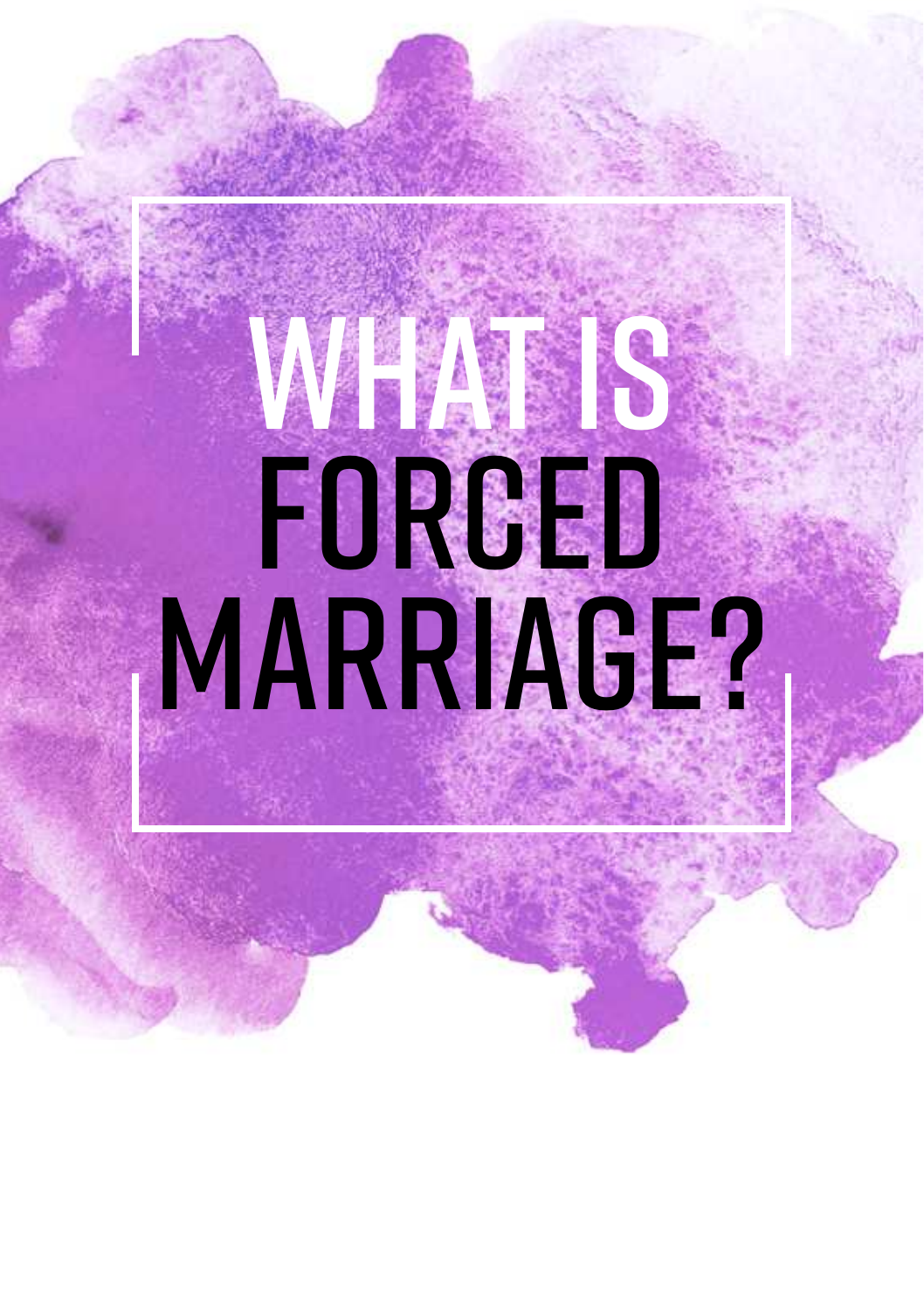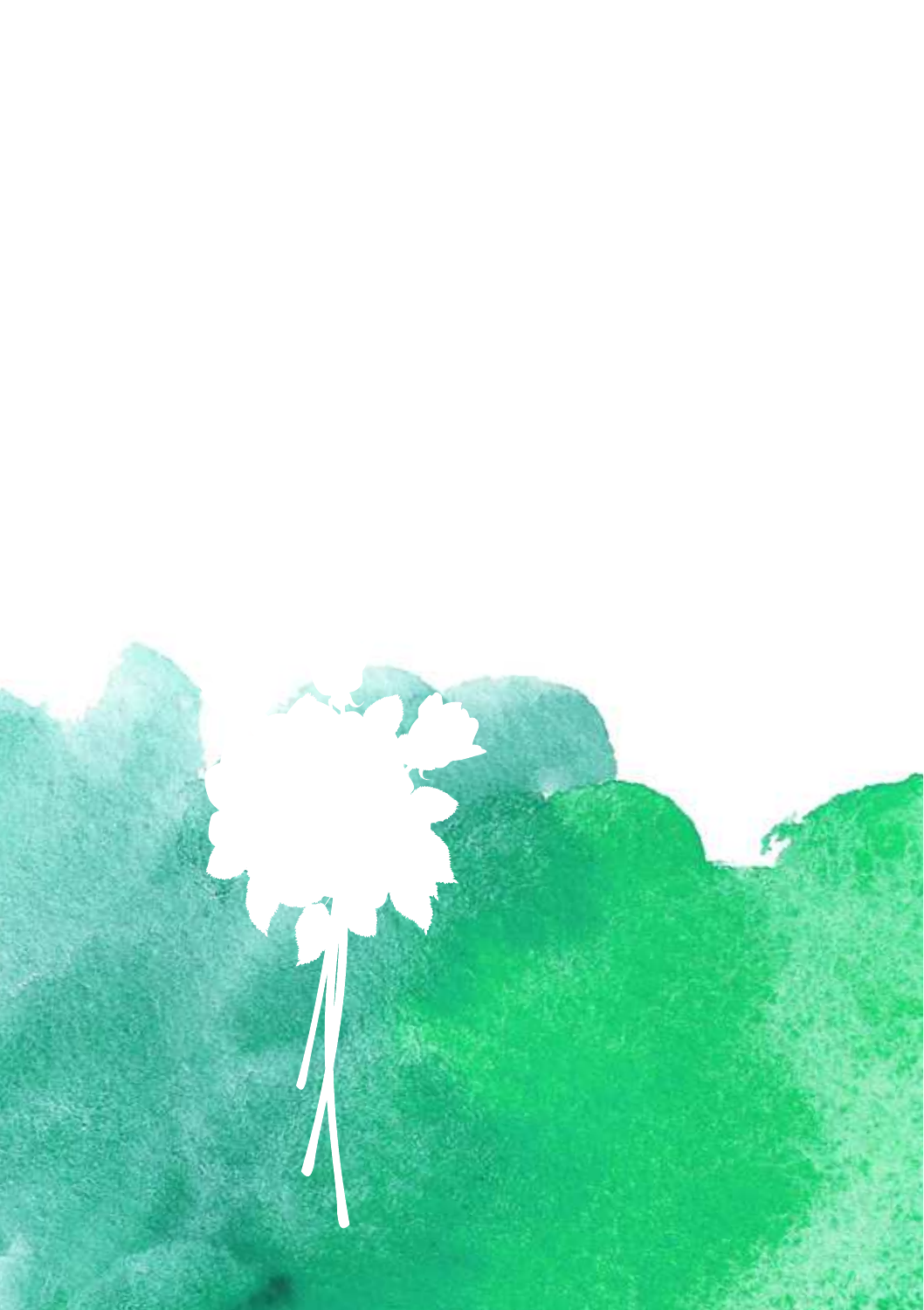### **Contents**

| <b>WHAT IS FORCED MARRIAGE?</b>   |    |
|-----------------------------------|----|
| <b>WHAT CAN I DO?</b>             | 6  |
| <b>YOU'RE NOT ALONE</b>           | 8  |
| <b>FREQUENTLY ASKED QUESTIONS</b> | 14 |
| <b>HELP AND SUPPORT</b>           | 18 |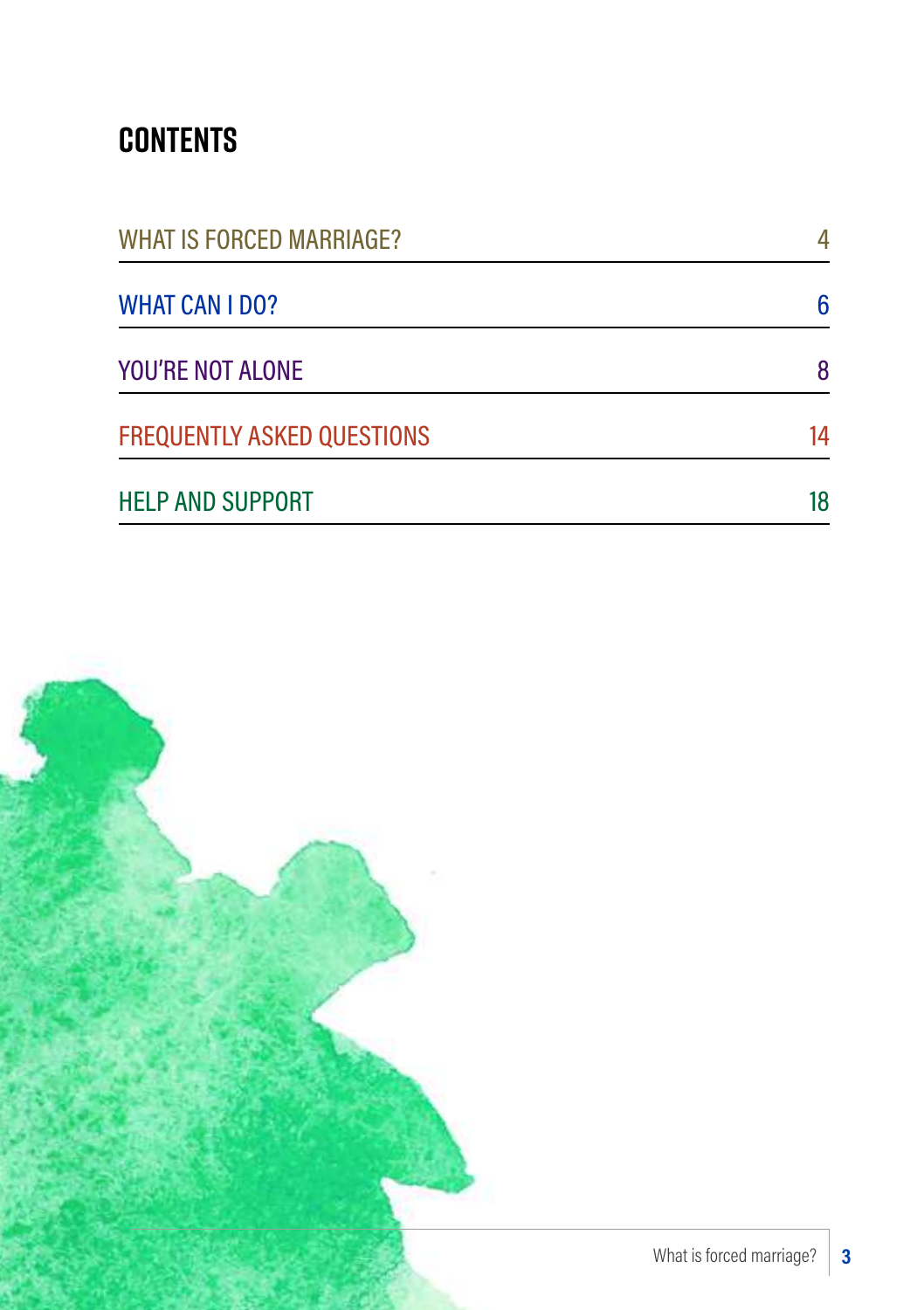# <span id="page-3-0"></span>WHAT IS FORCED MARRIAGE?

### Any person may be forced into marriage – this includes people of all ages, genders, ethnicities and religions.

A forced marriage is where one or both people do not or cannot consent to the marriage and pressure or abuse is used to force them into the marriage. Forced marriage is illegal in the UK. It is a form of domestic abuse and a serious abuse of human rights.

Forcing someone to marry isn't always physical, but it is always against the law.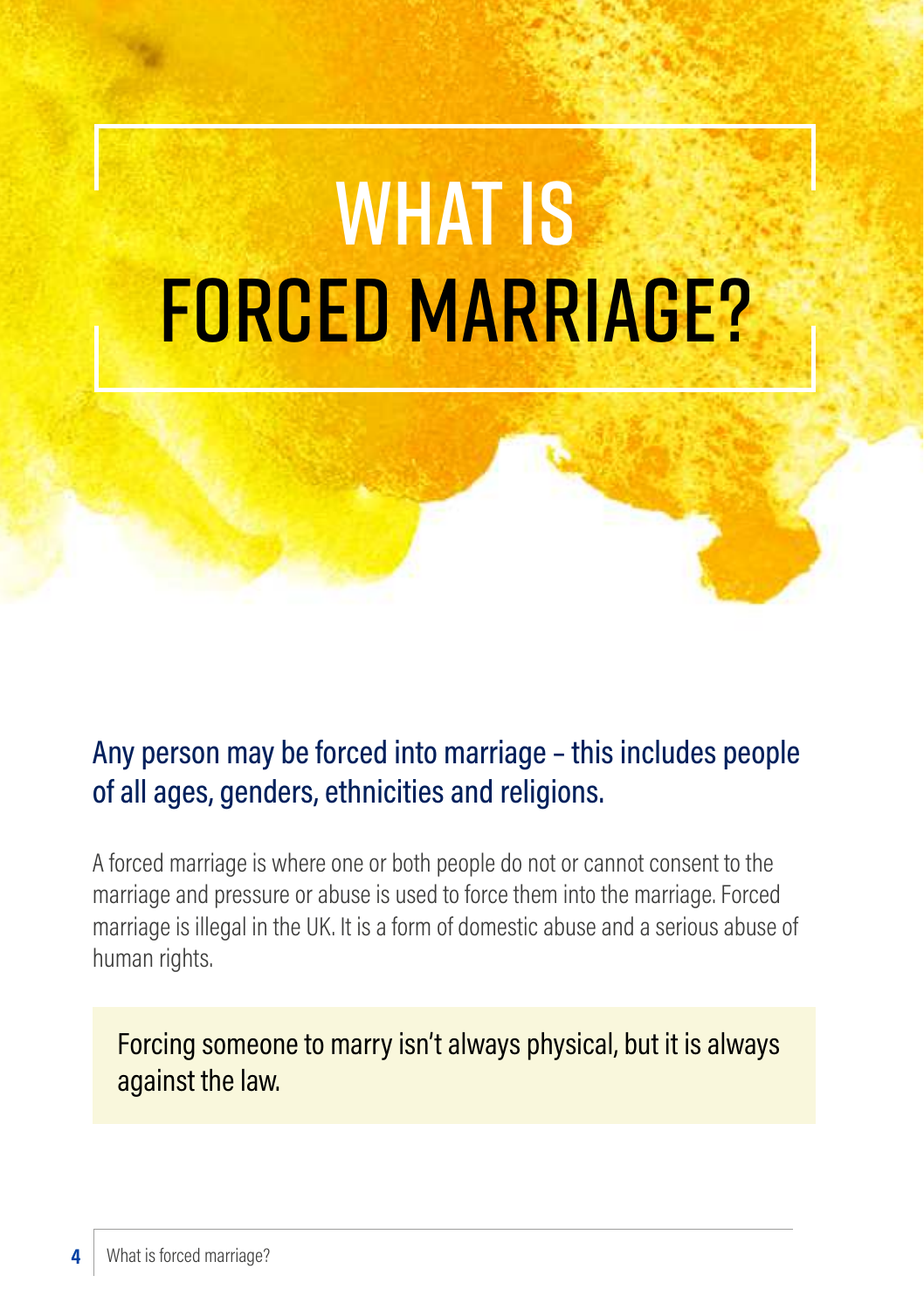The pressure put on a person to marry can take different forms:

- **physical pressure** might take the form of threats or violence (including sexual violence)
- **emotional or psychological pressure** might take the form of making someone feel they are bringing shame on their family, making them believe that those close to them may become vulnerable to illness if they don't marry, or denying them freedom or money unless they agree to the marriage

In some cases people may be taken abroad without knowing that they are to be married. When they arrive in that country, their passport(s)/travel documents may be taken to try to stop them from returning to the UK.

### **What is consent?**

For a marriage to be consensual, it must be entered into freely by both people getting married. You should feel you have a choice.

Legally, people with certain learning disabilities or severe mental health conditions are not able to consent to marriage, even if they feel the marriage is what they want.

### **What is an arranged marriage?**

An arranged marriage is not the same as a forced marriage. In an arranged marriage, the families take a leading role in choosing the marriage partner, but both individuals are free to choose whether they want to enter into the marriage.

If you consent to marry, but later change your mind – yet still feel that you will be required to go ahead with the marriage – that is a forced marriage too.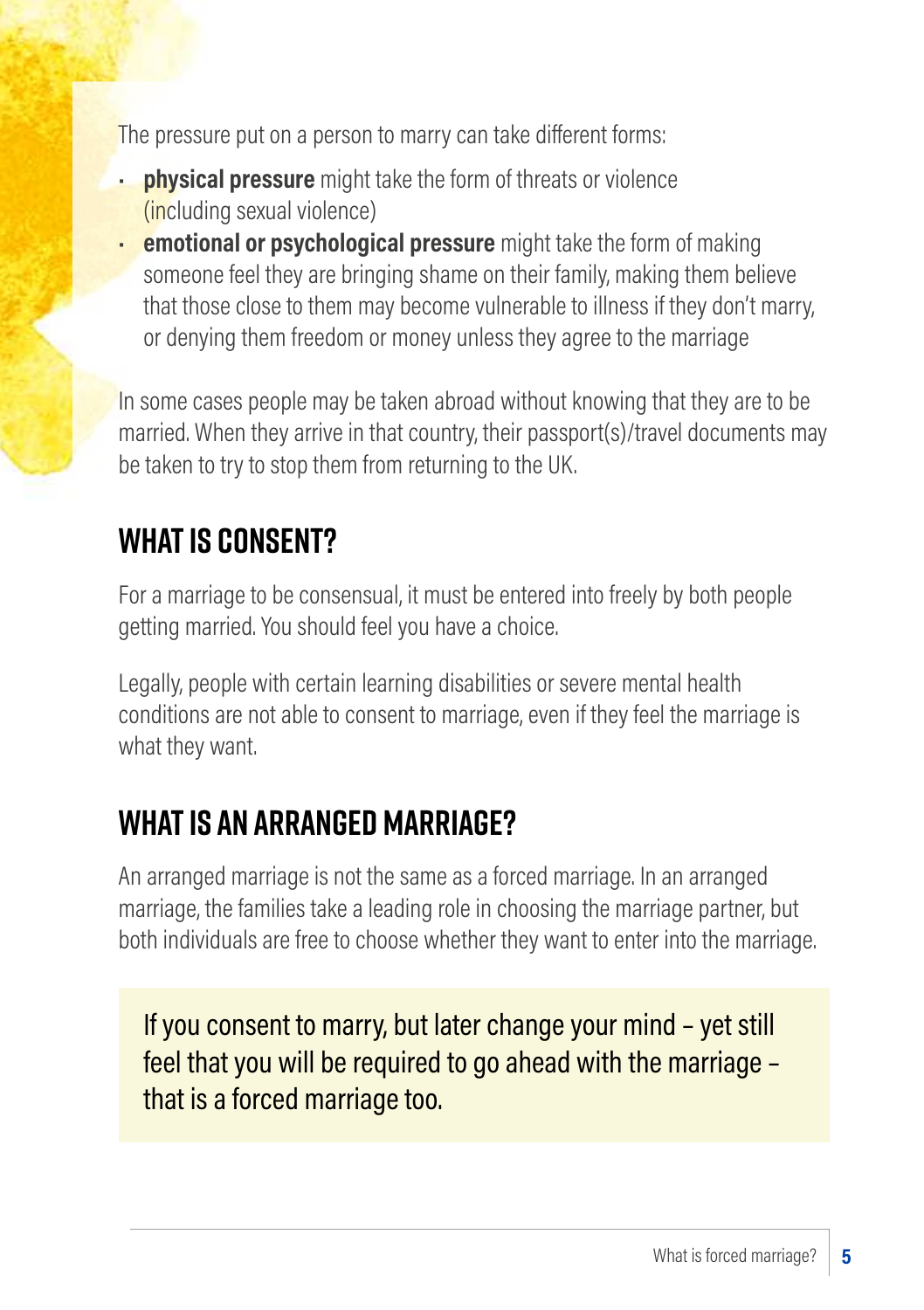# <span id="page-5-0"></span>WHAT CAN I DO?

### If you are in immediate danger call the police on 999.

If you or someone you know is being forced into marriage either in the UK or abroad, you can contact the Forced Marriage Unit.

### **What is the Forced Marriage Unit?**

The Forced Marriage Unit provides support and advice for victims, those at risk and professionals.

The Forced Marriage Unit can provide advice and assistance both before and after you report to the police, and also if you choose not to report at all. The support offered ranges from providing information and guidance to helping British victims overseas return to the UK.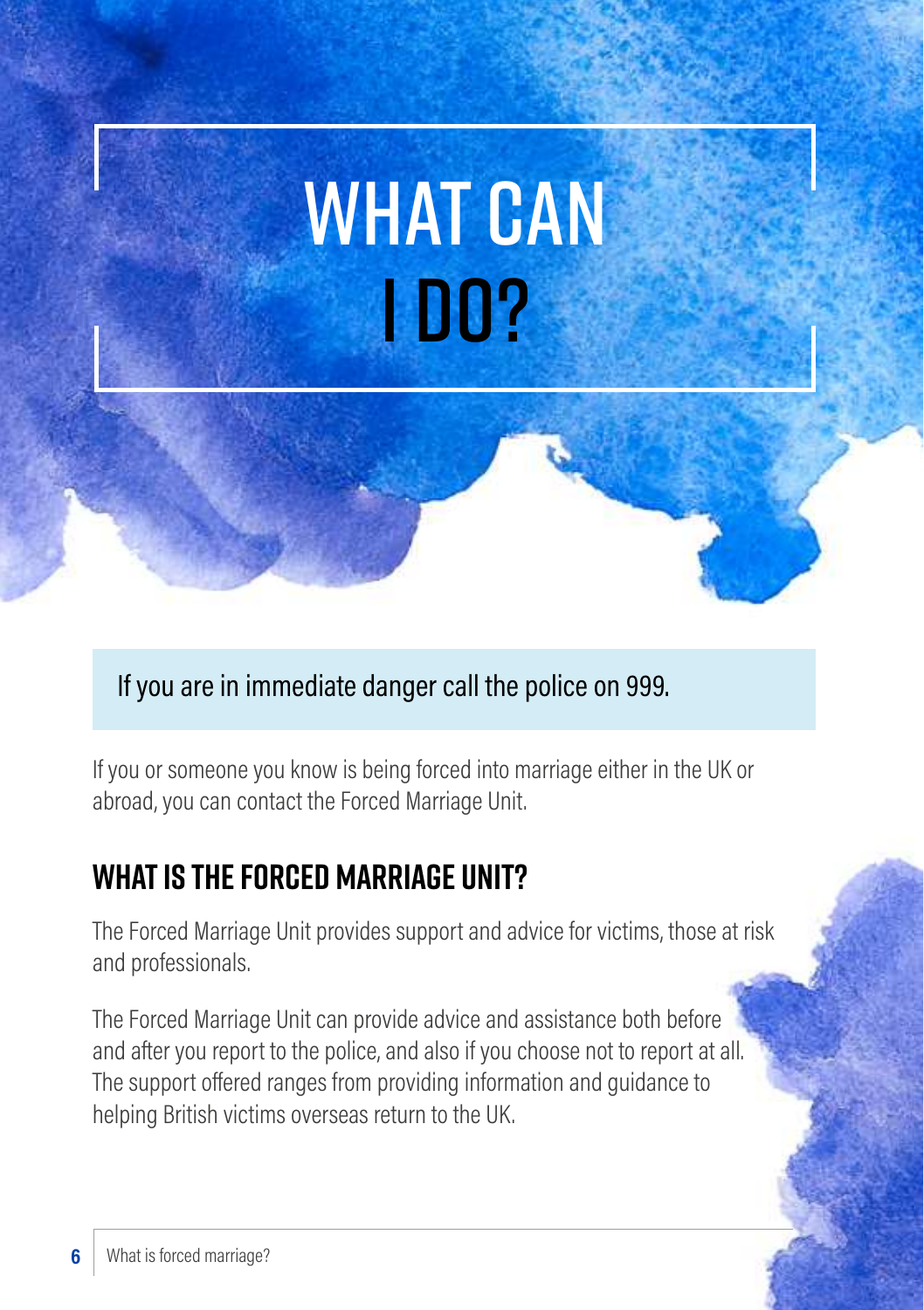Caseworkers have experience in dealing with the cultural, social and emotional issues surrounding forced marriage.

The Forced Marriage Unit can offer advice and support to anyone who is in the UK, regardless of nationality. Overseas, our British Embassies, High Commissions and Consulates can provide consular assistance to British nationals (including dual nationals), and in certain circumstances to an EU or Commonwealth national.

Call:

(+44) (0) 207 008 0151 Monday to Friday 9am to 5pm (+44) (0) 207 008 1500 Global Response Centre (out of hours) Email: FMU@fco.gov.uk

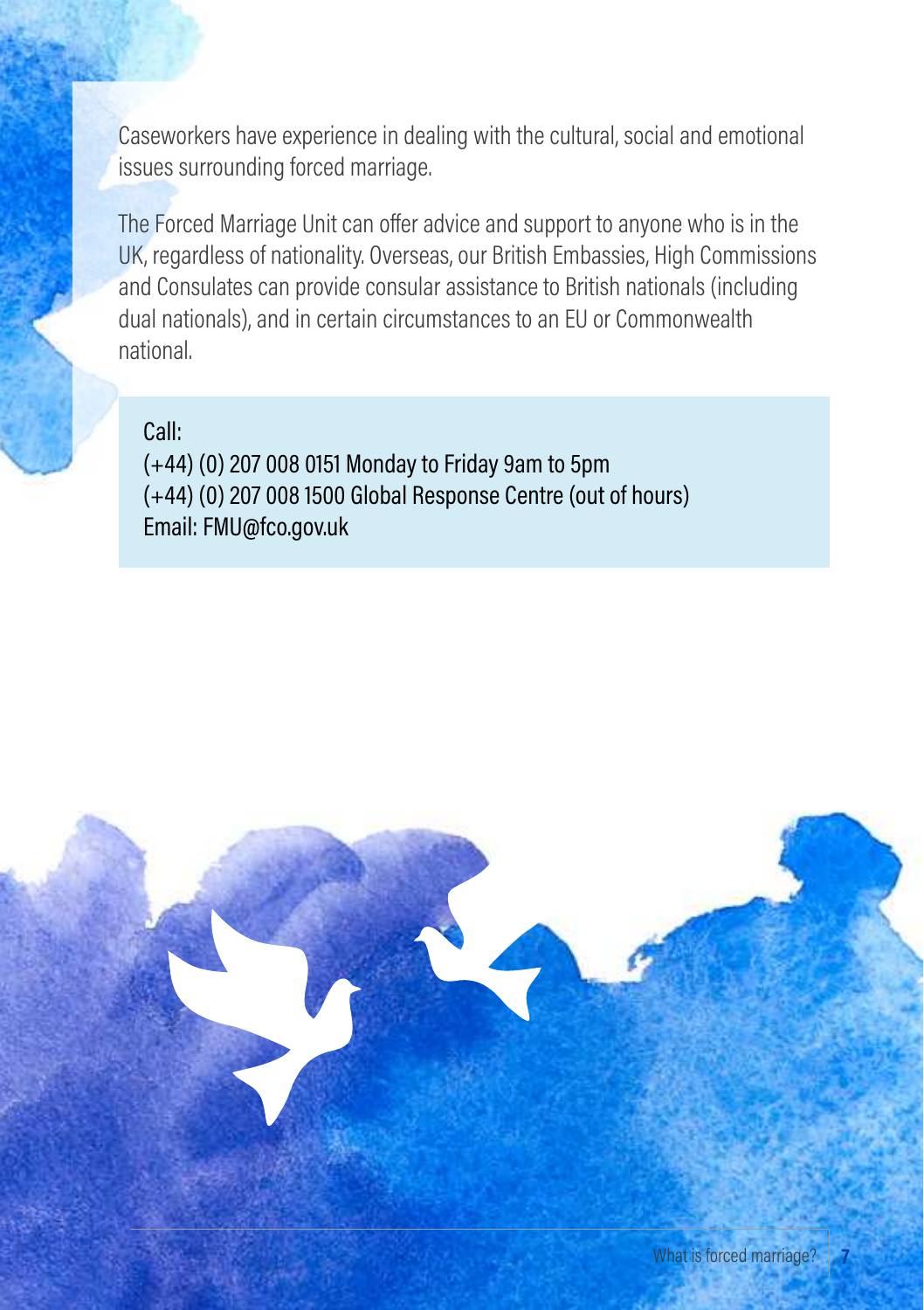# <span id="page-7-0"></span>YOU'RE NOT ALONE

It's not unusual to feel isolated if you or someone you know is being pressured into marriage. But you're not alone. Each year, over a thousand cases are reported to us, from women and men of all ages, ethnicities and religions, including from the LGBTQ+ community. Still, many people do not report what is happening to them, or what they might think is happening to someone they know.

These real-life stories show that forced marriage can happen to anyone, regardless of age, gender, religion or ethnicity – and that reporting it can save lives. (The names given are not their real names.)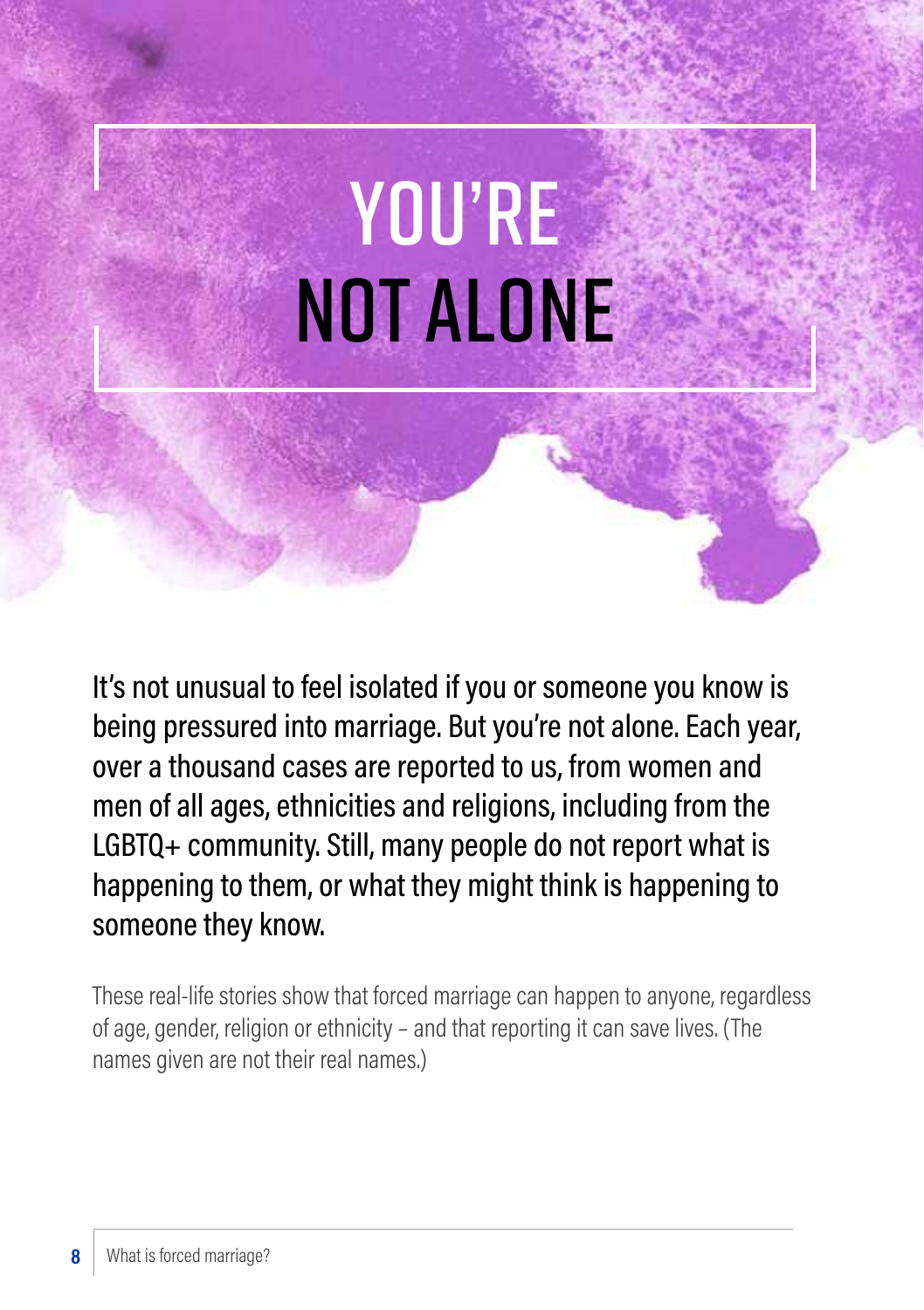## **Aisha's story**

I was 15 and just about to finish my GCSEs when I realised that dad was planning to send me abroad to marry my older cousin. Dad was angry all the time and sometimes hit me and my mum. Mum didn't want me to get married so young, but she was too scared to say no to him. I thought dad might trick me into leaving the country and then take my phone off me so I couldn't ask anyone for help.

Aisha told a teacher at her school, who called the Forced Marriage Unit. The Forced Marriage Unit worked with children's social care to obtain a Forced Marriage Protection Order, which was served on Aisha's dad. The order prevented the forced marriage from taking place as Aisha's father was unable to take Aisha out of the country and could not apply for a passport on her behalf. Aisha was scared to stay at home so was given a safe foster placement temporarily. Aisha's mum worked with children's social care and was supported in leaving Aisha's father. Aisha now lives safely with her mum and younger brothers and was able to finish her GCSEs.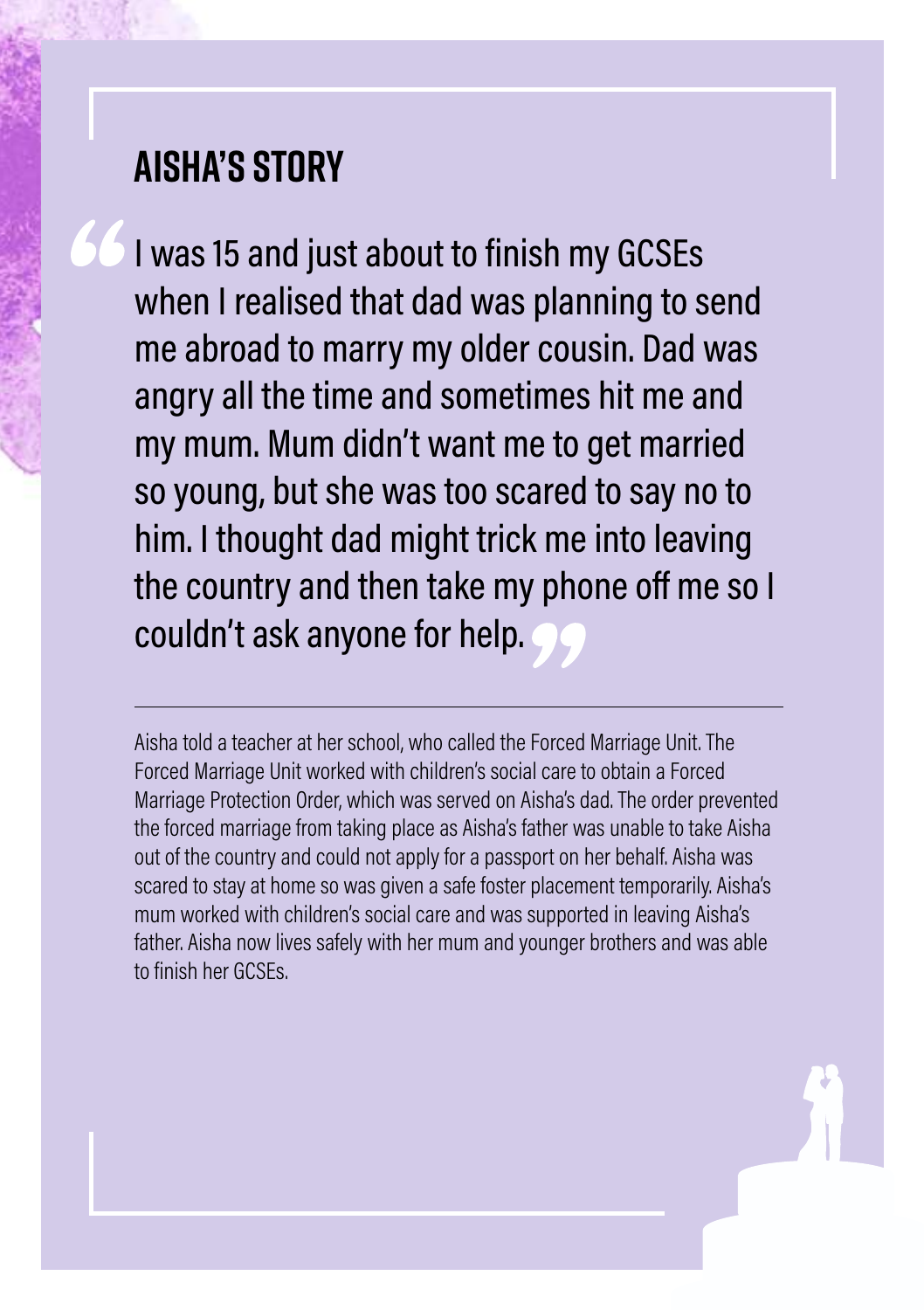## **Syed's story**

I was 25 when my parents took me to Pakistan for a family wedding. When I got there I discovered it was me who was getting married. I did not want to but my mum has lots of health problems and everyone said I was making her ill by refusing. After days of saying no I finally gave up and submitted to my family's will. When I got back to the UK, I just tried to forget about it and get on with my life. Then my wife's family started pressuring me to put in a visa application for her to come to the UK. They would call me and threaten me.

Syed called the Forced Marriage Unit at the earliest opportunity and the Forced Marriage Unit were able to explain how they could assist him as he was a reluctant sponsor.

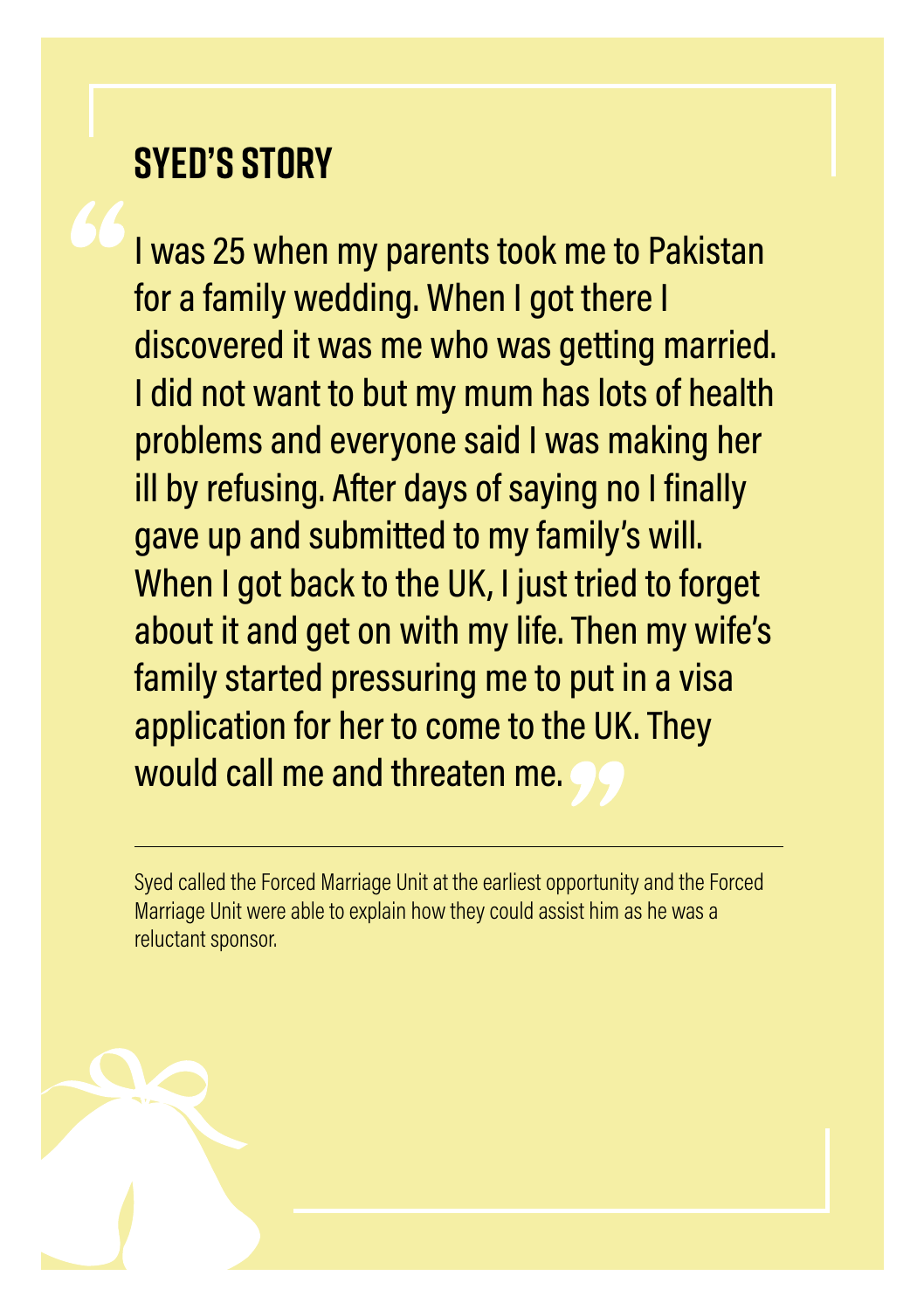### **Khadija's story**

I used to get into trouble at home a lot, for wearing make-up or wanting to stay out late with my friends. My mum didn't like it and we argued a lot. When I was 19, she told me we were going on holiday to visit my grandmother in Somalia. When I got there, my mum dropped me off at a boarding school and told me I had to stay there until I learned to be a good Somali daughter. She took my passport and left me there. The school was really bad. They used to beat us and told me that if I wanted to leave then I had to marry one of the guards.

Khadija had kept a secret phone hidden. She told her boyfriend what had happened and he called the Forced Marriage Unit. The Forced Marriage Unit worked with police in the UK to get a Forced Marriage Protection Order, which instructed Khadija's mum to return Khadija's passport, permit her to leave the school and book her flight back to the UK. The Forced Marriage Unit helped Khadija find short-term safe accommodation when she arrived back in the UK. She is currently living in a refuge and receiving support from specialist professionals to rebuild her life independent from her family. (The British Embassy Mogadishu does not provide consular services. If you are in Somalia or Somaliland you can contact the [British High Commission Nairobi](https://www.gov.uk/world/organisations/british-high-commission-nairobi).)

What is forced marriage? **11**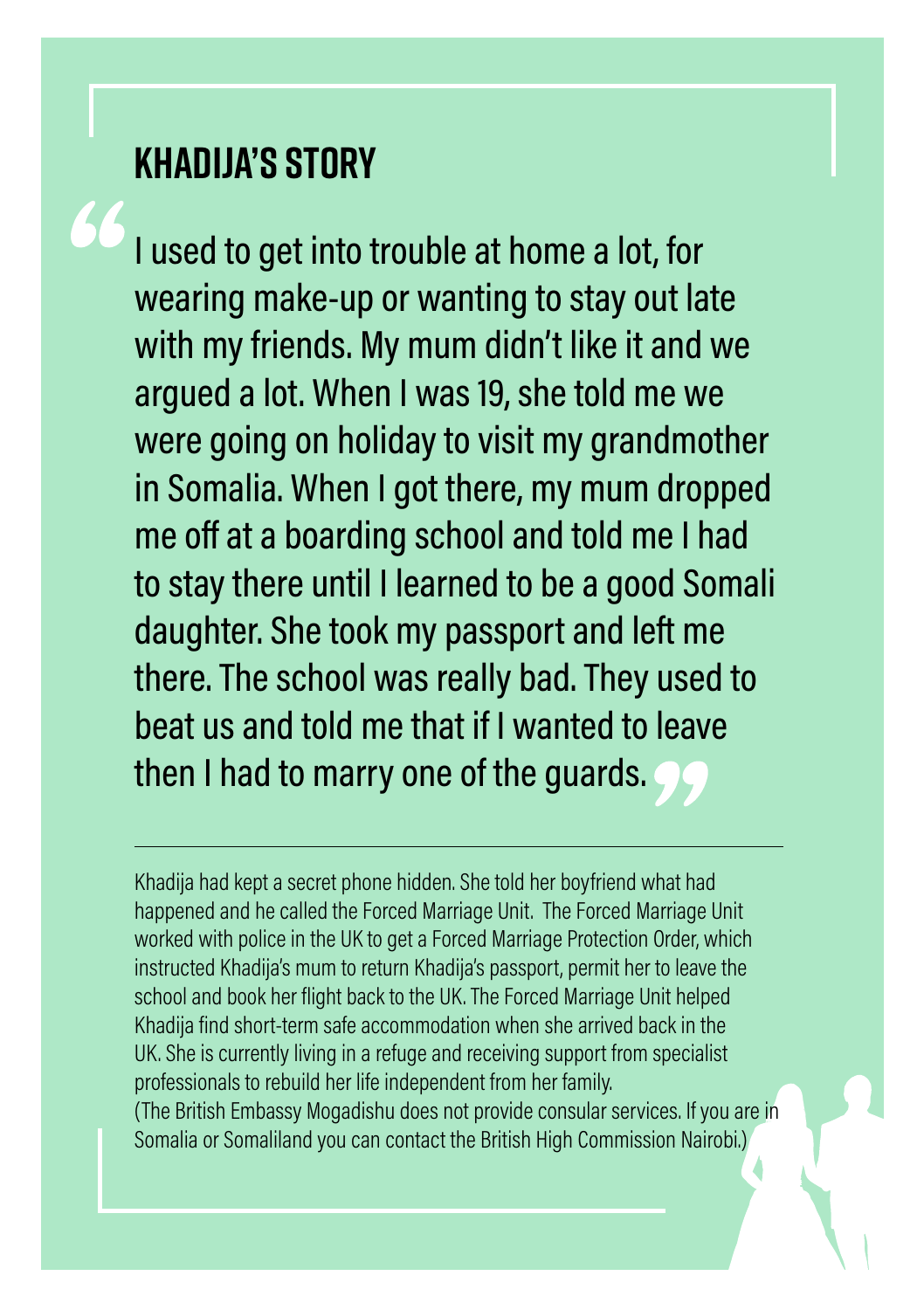# **Mandeep's story**

**12** What is forced marriage?

Last night I heard my parents talking about our trip to India this summer and their plan for my brother Mandeep to get married while we are there. My mum said they're getting too old to look after him so thought it would be best for him to have a wife to do so. Mandeep suffers from severe learning disabilities and he is reliant on mum and dad for even the most basic tasks. I really don't think he understands anything about being in a marriage.

Mandeep's sister contacted the Forced Marriage Unit to highlight her concerns about her brother's situation and his ability to understand what was about to happen to him. The Forced Marriage Unit made a referral to the local adult social care team explaining the situation and asked if a Mental Capacity Assessment for Mandeep could be completed, ensuring the source of information remained anonymous. Mandeep was already receiving support from the learning disability team, but they were unaware of the upcoming marriage. Through the assessment, they found that he lacked the capacity to consent to sex and marriage. Through the advice of the Forced Marriage Unit, a safeguarding plan was put in place, including a Forced Marriage Protection Order. The learning disability team then worked with the family to explain the risk of marriage to Mandeep and explore other options for his long-term needs.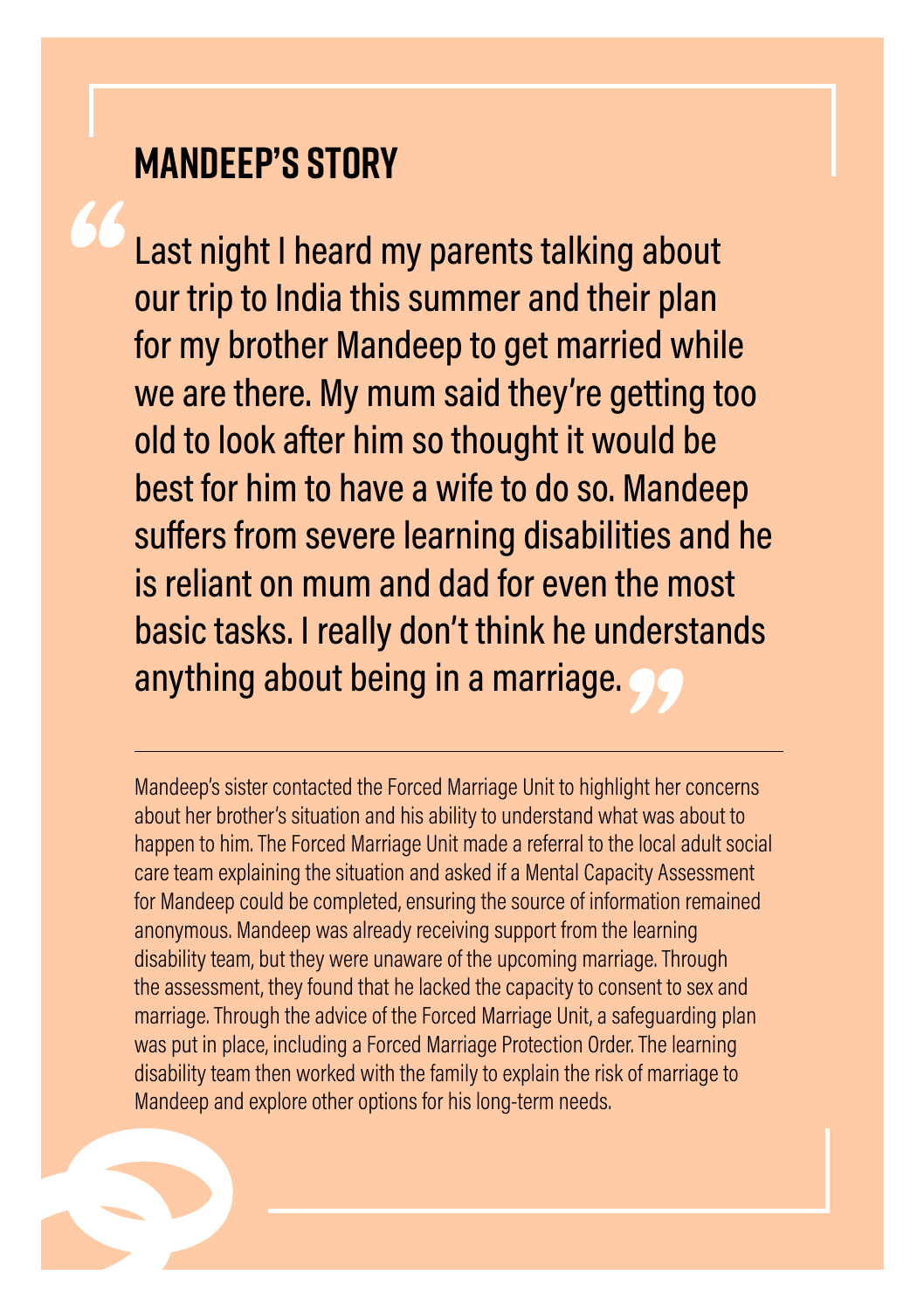# **Malcolm's story**

I'm Susan. Malcolm is my dad. He is 75 and over the last 5 years has become very ill with Alzheimer's disease and his dementia is severe. He cannot remember even the most basic things like where he lives or how to make breakfast. Last summer I was told by his neighbour Pamela that she had booked a holiday for them and they are in love and are planning to get married when they get back. I couldn't believe it. When I asked dad about the situation he couldn't remember saying yes to a trip but thought a holiday might be nice. When I mentioned marriage, he didn't seem to understand.

Susan wasn't sure this would be defined as a forced marriage so she called the Forced Marriage Unit to ask. They explained that if Malcolm does not have capacity to consent to marriage, it would be a criminal offence for him to be married. A capacity assessment was carried out immediately by adult social care. It determined that Malcolm didn't have capacity to consent to marriage and the decision was made for the police to take action to prevent this from happening.

What is forced marriage? **13**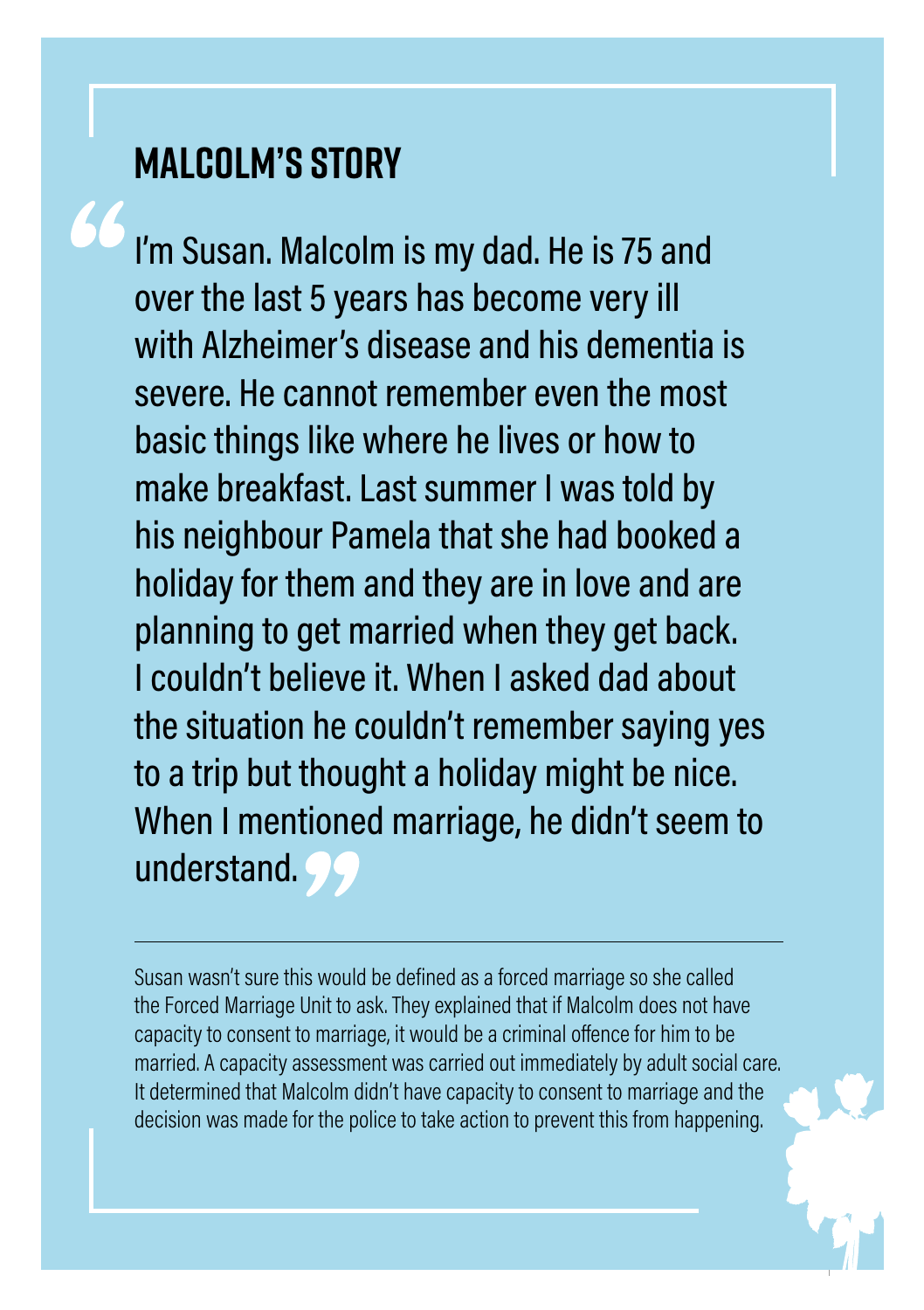# <span id="page-13-0"></span>**FREQUENTLY ASK QUESTIONS**

#### What happens when I call the Forced Marriage Unit?

You will speak to an experienced caseworker who will listen and offer you support and information tailored to your individual circumstances. They will give you information on your rights and the services available to you. We will not contact your family.

#### Are calls to the Forced Marriage Unit anonymous?

You can remain anonymous if you want but this may limit the amount of support the Forced Marriage Unit is able to provide, so they will often ask for details such as your age, location, and nationality. Any information you share with us will be treated in confidence, unless you are under 18 or there is an imminent risk of harm.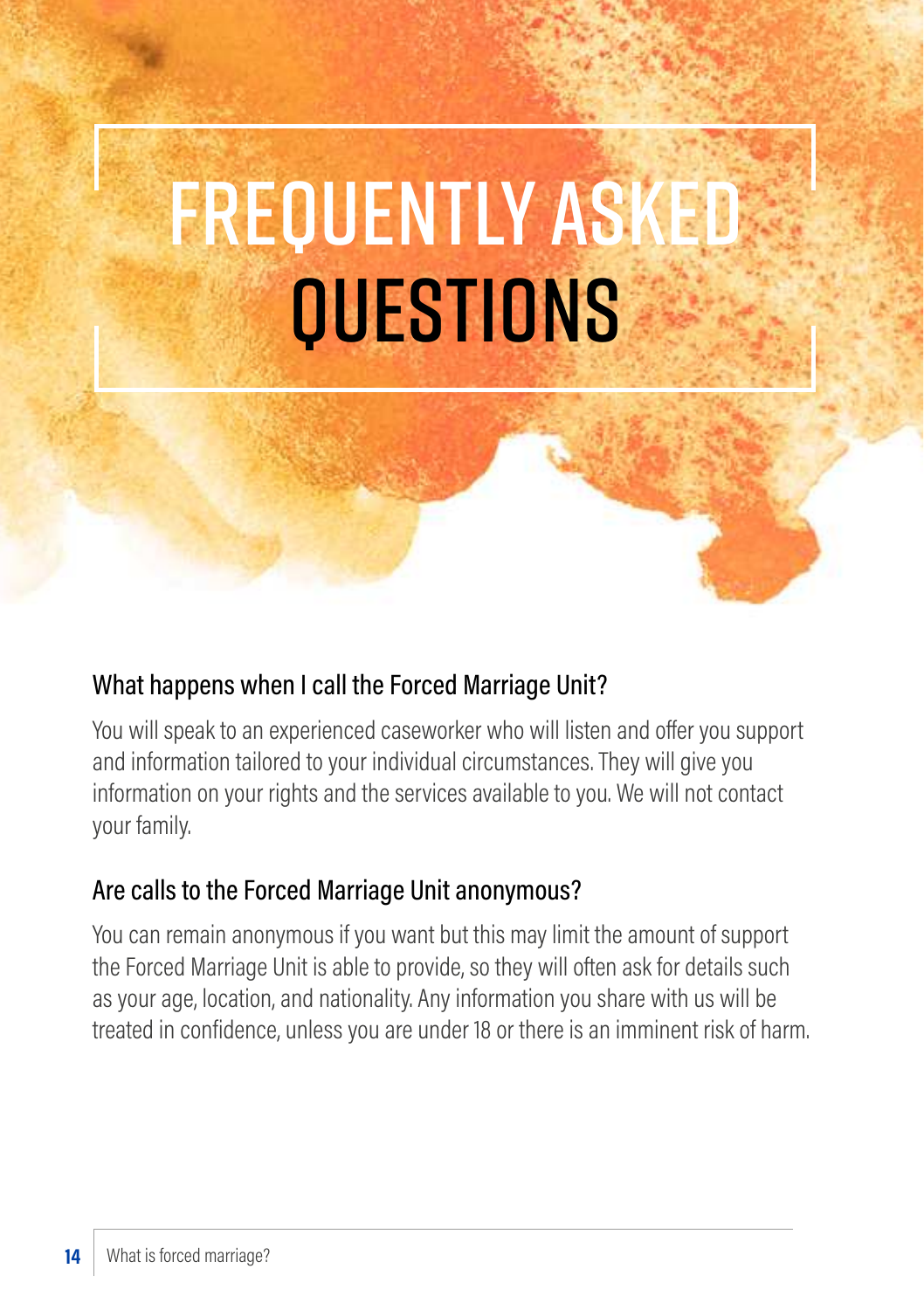### Can you guarantee my safety?

While we cannot guarantee your safety, we can put you in contact with agencies who can help safeguard you. You should always call the police on 999 if you are in immediate danger.

### What should I do if I decide to leave home?

Safe accommodation at a refuge may be available to victims of forced marriage and specialist services exist for people from different backgrounds. A refuge is much more than a safe place to sleep. Specialist staff will provide you with the building blocks you need to begin a new life.

### What happens if I'm abroad and manage to run away, but I don't have enough money to fly home?

If at all possible, try to take some local currency, a mobile phone with international credit and a copy of your passport (and if you have residence or immigration documents from another country, take these too). But we can help replace UK travel documents if necessary. Make sure you keep these items safe and hidden.

We can provide advice and help you explore a number of options regarding your return to the UK. A Forced Marriage Protection Order can also be used in certain circumstances to help cover the costs of your repatriation.

### How long will it take before I can come back to the UK and where will I stay while arrangements are being made?

We will try to make arrangements for you to come back as soon as possible. However, if you do have to stay abroad for any length of time, we will try to help you find a suitable safe place to stay.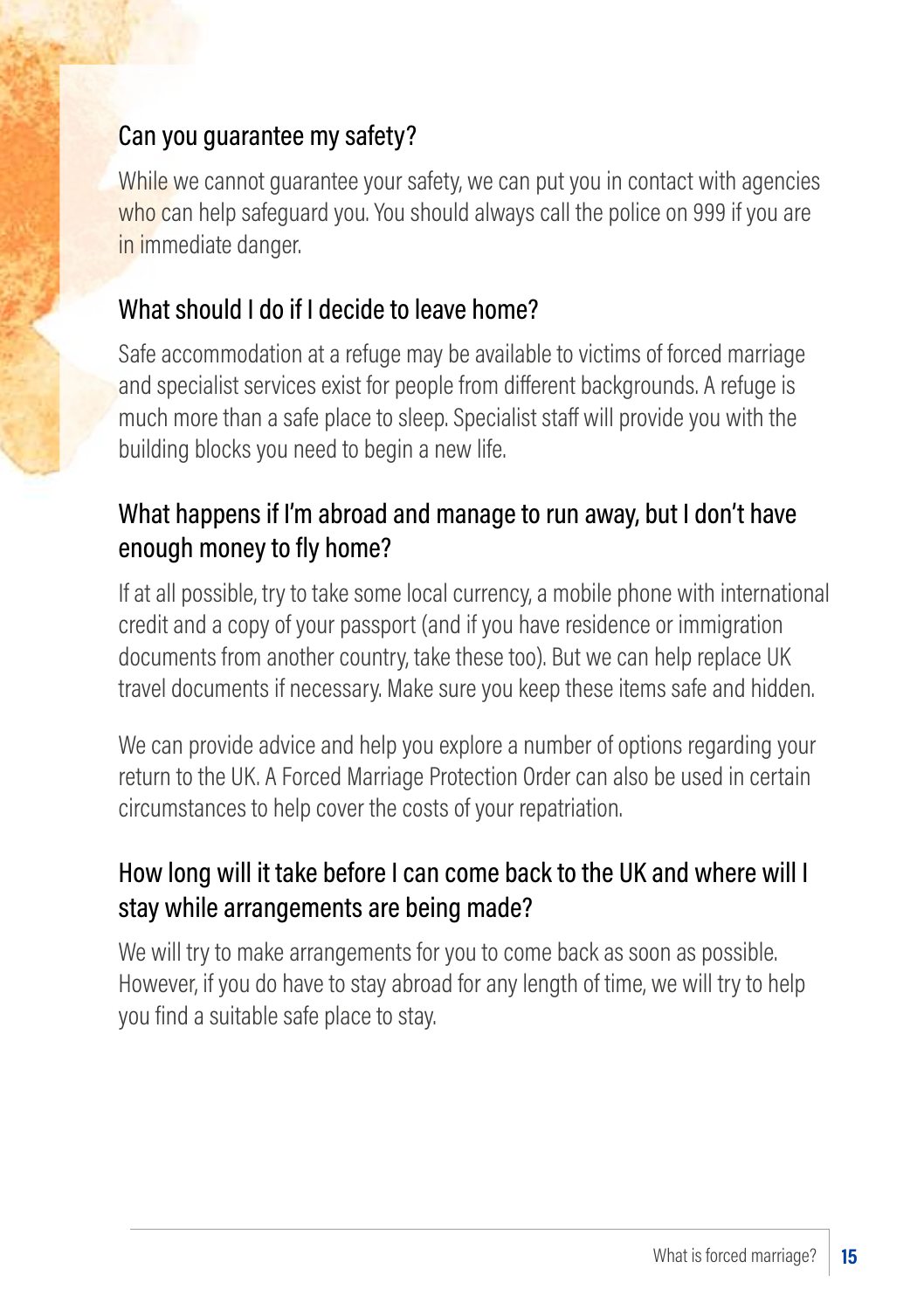### If I am abroad, what will happen if I don't have my passport?

Provided you are a British national, we can issue you with an Emergency Travel Document, once we are satisfied of your identity. If you are not a British national the Forced Marriage Unit would advise you to also contact the nearest Embassy of the country whose nationality you hold to seek help with getting a new travel document.

### I got married overseas, is my marriage valid in the UK?

If your marriage is seen as legally valid in the country where it took place, in many cases it will be valid in the UK. You must talk to a solicitor, regardless of whether you had a religious or civil marriage. Religious divorce is not legally valid in the UK.

### Can you still help me if I'm under 16?

Yes we can. Please call the helpline to discuss your options.

### If I am not a British national can you still help me?

The Forced Marriage Unit can provide support and assistance to anyone in the UK at risk of a forced marriage but we can only provide consular assistance to British nationals (including dual nationals) overseas.

### Can I get legal protection to prevent the marriage?

Yes. Forced marriage is a criminal offence in the UK. If you are being forced to marry you can seek legal protection through the civil courts and/or the criminal justice system.

When considering how to protect yourself you can choose whether to take the civil route to seek a Forced Marriage Protection Order, or to go to the police and pursue a prosecution through the criminal court, or both. You can also choose to do neither of these things. The Forced Marriage Unit can help you explore all of the options.

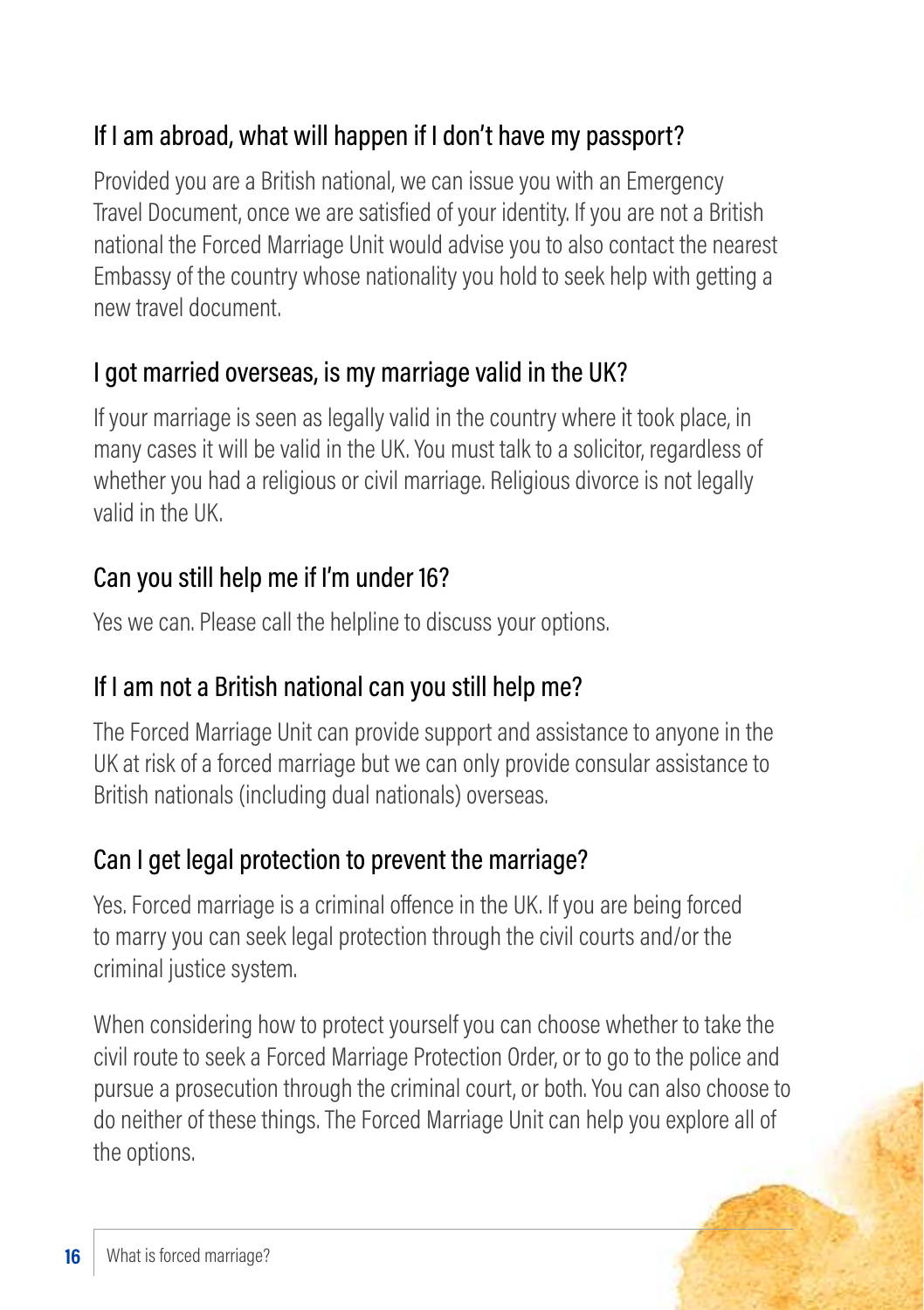Forced Marriage Protection Orders can be used to prevent someone from being forced into marriage or to protect someone if a forced marriage has already taken place. A person may be arrested if they breach an order. For more information about these orders you can call the Forced Marriage Unit or go to **https://www.gov.uk/government/publications/forced-marriageprotection-orders-fl701** 

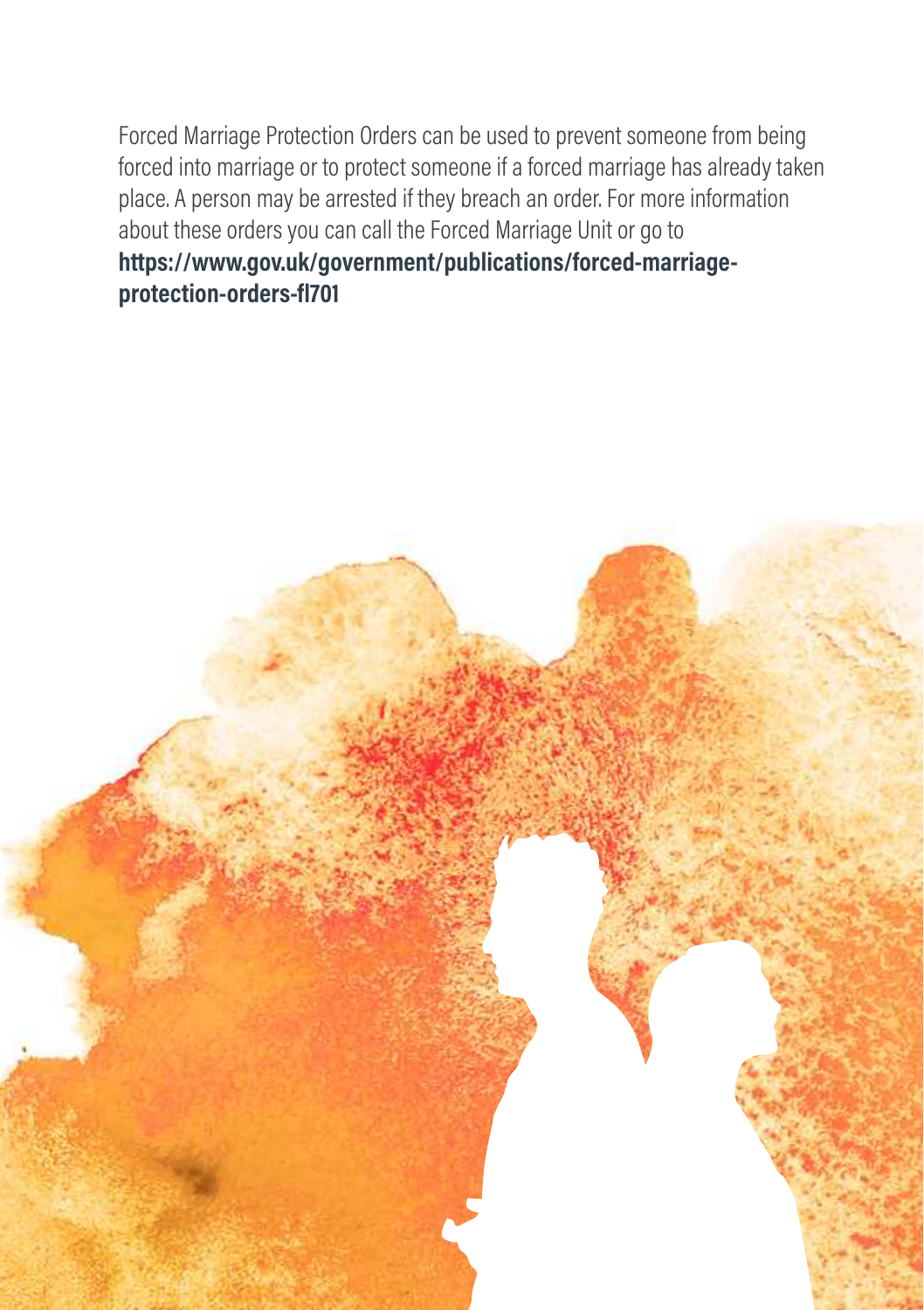# <span id="page-17-0"></span>HELP AND **SUPPORT**

| Police in an emergency                                                                                                                                   | 999           |
|----------------------------------------------------------------------------------------------------------------------------------------------------------|---------------|
| Police in a non-emergency                                                                                                                                | 101           |
| Ashiana Network (London) – specialist refuge,<br>advice, support and counselling services for<br>black and minority ethnic women and girls aged<br>$14+$ | 0208 539 0427 |
| Childline                                                                                                                                                | 0800 1111     |
| Imkaan – Black feminist organisation addressing<br>violence against Black and minoritised women<br>and girls                                             | 020 7842 8525 |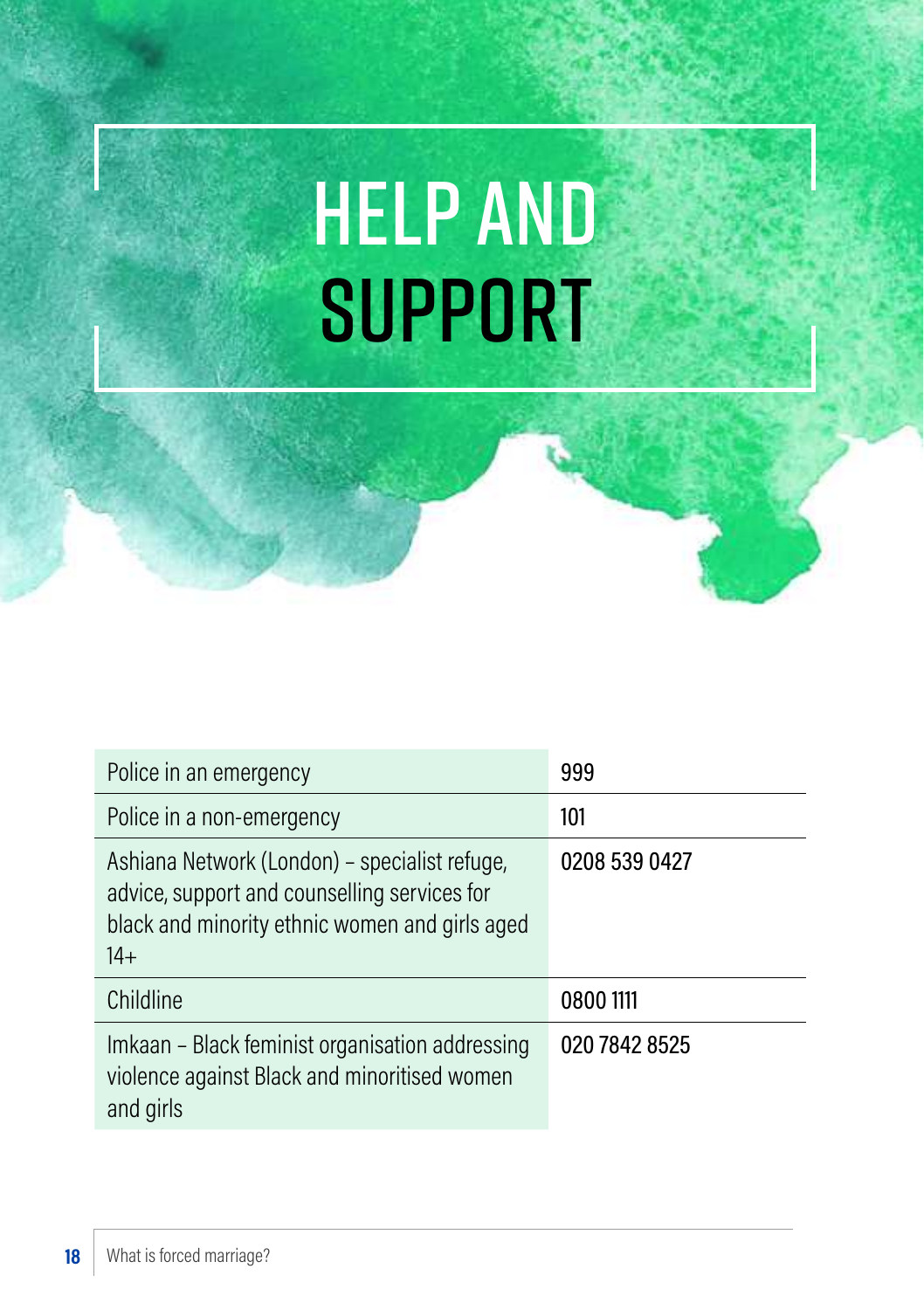| IKWRO - Women's Rights Organisation (East<br>London) - helps Middle Eastern and Afghan<br>women and girls living in the UK                                                                         | 0207 920 6460 |
|----------------------------------------------------------------------------------------------------------------------------------------------------------------------------------------------------|---------------|
| Forward (North London) - African women-led<br>organisation working to end violence against<br>women and girls                                                                                      | 0208 960 4000 |
| Freedom Charity                                                                                                                                                                                    | 0845 607 0133 |
| Karma Nirvana 'honour'-based abuse/forced<br>marriage helpline                                                                                                                                     | 0800 5999 247 |
| London Black Women's Project                                                                                                                                                                       | 0208 472 0528 |
| Men's Advice Line                                                                                                                                                                                  | 0808 801 0327 |
| National Domestic Abuse Helpline                                                                                                                                                                   | 0808 2000 247 |
| Respond - for victims with learning disabilities                                                                                                                                                   | 0207 383 0700 |
| Samaritans                                                                                                                                                                                         | 116123        |
| Shakti Women's Aid (Edinburgh)                                                                                                                                                                     | 0131 475 2399 |
| Sharan Project - charity providing support and<br>advice to vulnerable women, particularly of<br>South Asian origin, who have been or are at risk<br>of being disowned due to abuse or persecution | 0844 504 3231 |
| Shelter - housing advice                                                                                                                                                                           | 0808 800 4444 |
| Southall Black Sisters - an all-Asian organisation<br>offering advice, counselling and other support                                                                                               | 0208 571 9595 |
| Stonewall Housing - LGBT housing advice                                                                                                                                                            | 0207 359 5767 |
| Switchboard LGBT+ helpline                                                                                                                                                                         | 0300 330 0630 |
| Throughcare Housing and Support (Birmingham)                                                                                                                                                       | 0121 554 3920 |